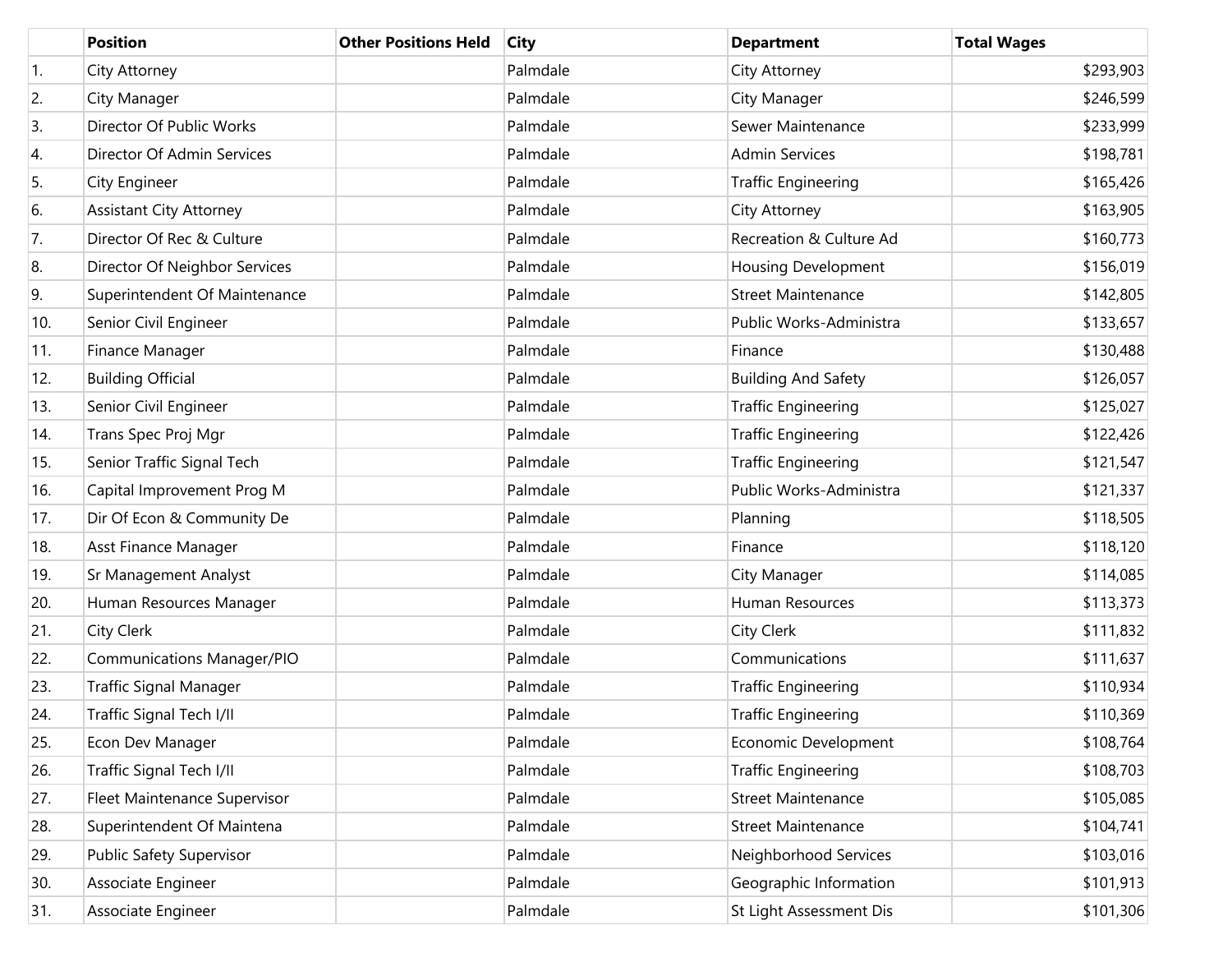| 32. | Landscape Maintenance Mana        | Palmdale | Park Maintenance             | \$100,737 |
|-----|-----------------------------------|----------|------------------------------|-----------|
| 33. | <b>Sr Housing Coordinator</b>     | Palmdale | Housing Development          | \$100,324 |
| 34. | Pw Project Manager                | Palmdale | Public Works-Administra      | \$100,186 |
| 35. | Pw Project Manager                | Palmdale | Public Works-Administra      | \$99,298  |
| 36. | Supervising Building Inspe        | Palmdale | <b>Building And Safety</b>   | \$99,148  |
| 37. | <b>Community Programs Coord</b>   | Palmdale | <b>Admin Services</b>        | \$97,732  |
| 38. | <b>Collection System Manager</b>  | Palmdale | Sewer Maintenance            | \$96,060  |
| 39. | <b>Collection Sys Maint Plann</b> | Palmdale | Sewer Maintenance            | \$95,502  |
| 40. | Sponsorship/Mktng Speciali        | Palmdale | Communications               | \$93,983  |
| 41. | <b>Financial Analyst</b>          | Palmdale | Finance                      | \$93,936  |
| 42. | Senior Management Analyst         | Palmdale | Public Works-Administra      | \$93,680  |
| 43. | <b>Housing Coordinator</b>        | Palmdale | <b>Housing Development</b>   | \$93,230  |
| 44. | <b>Facilities Mtc Manager</b>     | Palmdale | <b>Government Facilities</b> | \$92,504  |
| 45. | Water Park Manager                | Palmdale | Rec & Culture-Aquatic P      | \$91,914  |
| 46. | <b>Supervising Financial Anal</b> | Palmdale | Finance                      | \$91,880  |
| 47. | Sr Engineering Tech               | Palmdale | Sewer Maintenance            | \$91,118  |
| 48. | Supervising Pw Inspector          | Palmdale | Engineering                  | \$90,802  |
| 49. | <b>Recreation Supervisor</b>      | Palmdale | Aquatics                     | \$89,674  |
| 50. | Human Resources Analyst I/        | Palmdale | Human Resources              | \$89,436  |
| 51. | <b>Recreation Supervisor</b>      | Palmdale | Youth Sports                 | \$89,204  |
| 52. | Public Works Inspector I/I        | Palmdale | Engineering                  | \$87,653  |
| 53. | Assistant Eng II                  | Palmdale | Sewer Maintenance            | \$85,081  |
| 54. | <b>Community Compliance Super</b> | Palmdale | Code Enforcement             | \$84,522  |
| 55. | <b>Recreation Supervisor</b>      | Palmdale | <b>Special Events</b>        | \$83,938  |
| 56. | <b>Street Maint Manager</b>       | Palmdale | <b>Street Maintenance</b>    | \$83,913  |
| 57. | <b>Recreation Supervisor</b>      | Palmdale | Legacy Commons               | \$83,338  |
| 58. | Senior Management Analyst         | Palmdale | <b>Street Maintenance</b>    | \$81,658  |
| 59. | Senior Maintenance Special        | Palmdale | Landscape Maintenance D      | \$81,007  |
| 60. | Senior Maintenance Special        | Palmdale | <b>Street Maintenance</b>    | \$80,942  |
| 61. | <b>Environmental Compliance S</b> | Palmdale | Sewer Maintenance            | \$80,772  |
| 62. | <b>Sr Collection Sys Operator</b> | Palmdale | Sewer Maintenance            | \$78,958  |
| 63. | Senior Maintenance Special        | Palmdale | Landscape Maintenance D      | \$78,398  |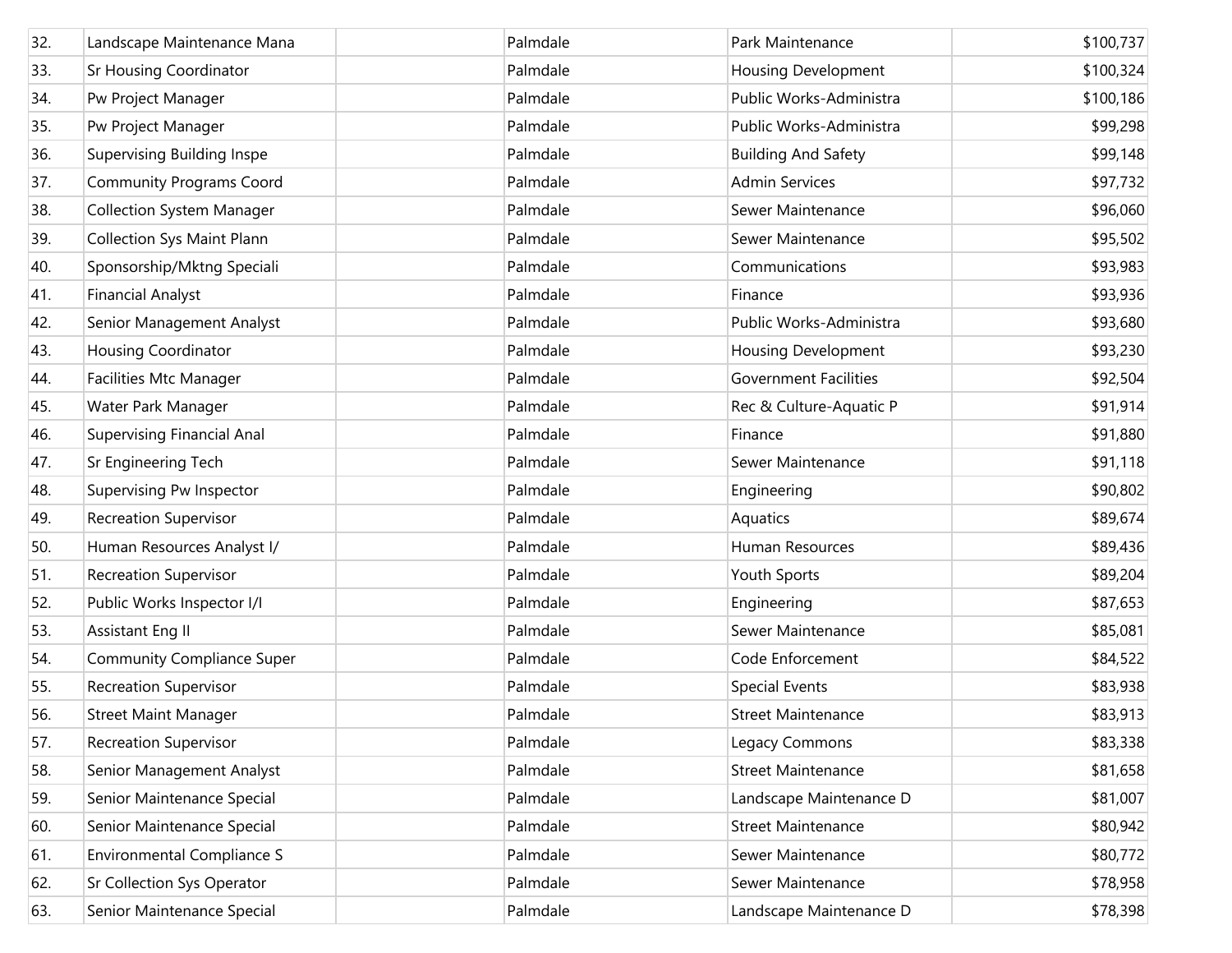| 64. | Maintenance Leadworker            | Palmdale | Park Maintenance               | \$78,161 |
|-----|-----------------------------------|----------|--------------------------------|----------|
| 65. | Planning Manager                  | Palmdale | Planning                       | \$77,811 |
| 66. | Senior Maintenance Special        | Palmdale | <b>Government Facilities</b>   | \$77,779 |
| 67. | <b>Equipment Operator</b>         | Palmdale | <b>Street Maintenance</b>      | \$77,725 |
| 68. | Legal & Risk Assistant            | Palmdale | City Attorney                  | \$77,411 |
| 69. | <b>Street Sweeper</b>             | Palmdale | <b>Street Maintenance</b>      | \$77,393 |
| 70. | Code Enforcement Officer          | Palmdale | Code Enforcement               | \$76,813 |
| 71. | <b>Media Production Specialis</b> | Palmdale | Communications                 | \$76,190 |
| 72. | Senior Maintenance Special        | Palmdale | <b>Street Maintenance</b>      | \$75,741 |
| 73. | Code Enforcement Officer          | Palmdale | Code Enforcement               | \$75,298 |
| 74. | Sr. Buyer                         | Palmdale | Finance                        | \$74,487 |
| 75. | <b>Building Inspector I/II</b>    | Palmdale | <b>Building And Safety</b>     | \$74,380 |
| 76. | Maintenance Specialist            | Palmdale | <b>Street Maintenance</b>      | \$74,355 |
| 77. | <b>Street Sweeper</b>             | Palmdale | <b>Street Maintenance</b>      | \$74,353 |
| 78. | Management Analyst I              | Palmdale | Economic Development           | \$74,274 |
| 79. | <b>Recreation Coordinator</b>     | Palmdale | Rec & Culture-Aquatic P        | \$74,129 |
| 80. | <b>Equipment Operator</b>         | Palmdale | <b>Street Maintenance</b>      | \$74,025 |
| 81. | Human Resources Specialist        | Palmdale | Human Resources                | \$73,963 |
| 82. | Maintenance Specialist            | Palmdale | Park Maintenance               | \$73,644 |
| 83. | Maintenance Specialist            | Palmdale | <b>Government Facilities</b>   | \$73,527 |
| 84. | Maintenance Specialist            | Palmdale | <b>Street Maintenance</b>      | \$73,485 |
| 85. | Management Analyst I              | Palmdale | Public Works-Administra        | \$73,249 |
| 86. | Landscape Inspector               | Palmdale | Landscape Maintenance D        | \$73,177 |
| 87. | Maintenance Specialist            | Palmdale | Landscape Maintenance D        | \$72,672 |
| 88. | Supervising Comm Dev Tech         | Palmdale | <b>Building And Safety</b>     | \$71,742 |
| 89. | Lead Custodian                    | Palmdale | <b>Government Facilities</b>   | \$71,558 |
| 90. | Sr Engineering Tech               | Palmdale | St Light Assessment Dis        | \$71,539 |
| 91. | <b>Recreation Coordinator</b>     | Palmdale | Legacy Commons                 | \$70,741 |
| 92. | <b>Recreation Coordinator</b>     | Palmdale | <b>Eastside Recreation Cen</b> | \$70,627 |
| 93. | <b>Recreation Coordinator</b>     | Palmdale | Heritage Air Park              | \$70,403 |
| 94. | <b>Recreation Coordinator</b>     | Palmdale | Aquatics                       | \$69,284 |
| 95. | Bldg Inspector I/II               | Palmdale | <b>Building And Safety</b>     | \$69,075 |